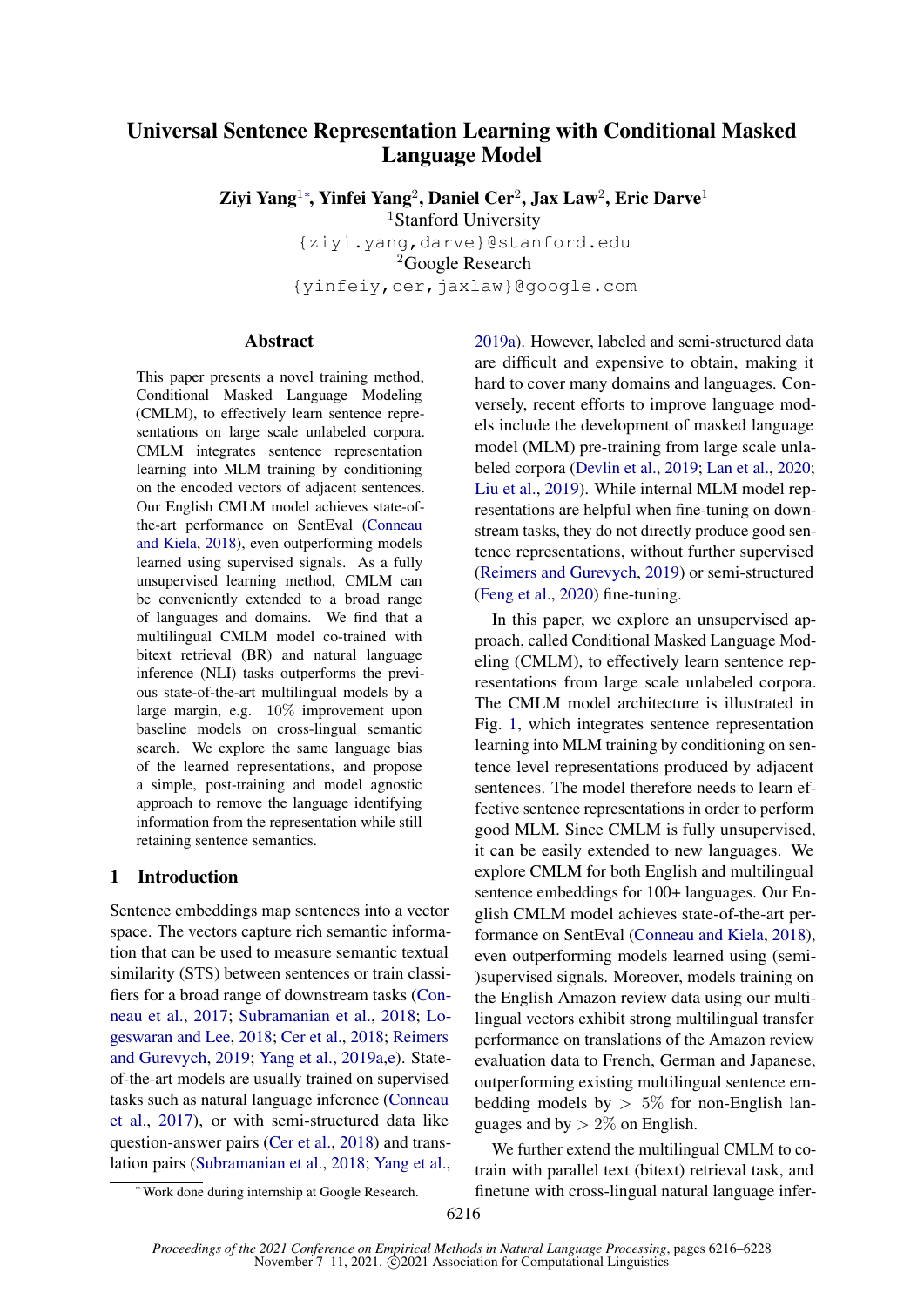<span id="page-1-0"></span>

Figure 1: The architecture of Conditional Masked Language Modeling (CMLM).

ence (NLI) data, inspired by the success of prior work on multitask sentence representation learning [\(Subramanian et al.,](#page-10-0) [2018;](#page-10-0) [Yang et al.,](#page-10-1) [2019a;](#page-10-1) [Reimers and Gurevych,](#page-10-3) [2020\)](#page-10-3) and NLI learning [\(Conneau et al.,](#page-9-1) [2017;](#page-9-1) [Reimers and Gurevych,](#page-9-4) [2019\)](#page-9-4). We achieve performance 3.6% better than the previous state-of-the-art multilingual sentence representation model (see details in Section [4.2\)](#page-3-0). On cross-lingual semantic search task, our model outperforms baseline models by 10% on average over 36 languages. Language agnostic representations require semantically similar cross-lingual pairs to be closer in representation space than unrelated same-language pairs [\(Roy et al.,](#page-10-4) [2020\)](#page-10-4). While we find our original sentence embeddings do have a bias for same language sentences, we discover that removing the first few principal components of the embeddings eliminates the self language bias.

The rest of the paper is organized as follows. Section [2](#page-1-1) describes the architecture for CMLM unsupervised learning. In Section [3](#page-2-0) we present CMLM trained on English data and evaluation results on SentEval. In Section [4](#page-3-1) we apply CMLM to learn sentence multilingual sentence representations. Multitask training strategies on how to effectively combining CMLM, bitext retrieval and crosslingual NLI finetuning are explored. In Section [5,](#page-6-0) we investigate self language bias in multilingual representations and propose a simple but effective approach to eliminate it. The pre-trained models are released at [https://tfhub.dev/s?q=](https://tfhub.dev/s?q=universal-sentence-encoder-cmlm) [universal-sentence-encoder-cmlm](https://tfhub.dev/s?q=universal-sentence-encoder-cmlm).

# <span id="page-1-1"></span>2 Conditional Masked Language Modeling

We introduce Conditional Masked Language Modeling (CMLM) as a novel architecture for combining next sentence prediction with MLM training. By "conditional", we mean the MLM task for one sentence depends on the encoded sentence level representation of the adjacent sentence. This builds on prior work on next sentence prediction that has been widely used for learning sentence level representations [\(Kiros et al.,](#page-9-9) [2015;](#page-9-9) [Logeswaran and](#page-9-2) [Lee,](#page-9-2) [2018;](#page-9-2) [Cer et al.,](#page-9-3) [2018;](#page-9-3) [Yang et al.,](#page-10-1) [2019a\)](#page-10-1), but has thus far produced poor quality sentence embeddings within BERT based models using MLM loss [\(Reimers and Gurevych,](#page-9-4) [2019\)](#page-9-4).

While existing MLMs like BERT include next sentence prediction tasks, they do so without any inductive bias to try to encode the meaning of a sentence within a single embedding vector. We introduce a strong inductive bias for learning sentence embeddings by structuring the task as follows. Given a pair of ordered sentences, the first sentence is fed to an encoder that produces a sentence level embedding. The embedding is then provided to an encoder that conditions on the sentence embedding in order to better perform MLM prediction over the second sentence. This is notably similar to Skip-Thought [\(Kiros et al.,](#page-9-9) [2015\)](#page-9-9), but replaces the generation of the complete second sentence with the MLM denoising objective. It is also similar to T5's MLM inspired unsupervised encode-decoder objective [\(Raffel et al.,](#page-9-10) [2019\)](#page-9-10), with the second encoder acting as a sort of decoder given the representation produced for the first sentence. Our method critically differs from T5's in that a sentence embedding bottleneck is used to pass information between two model components and in that the task involves denoising a second sentence when conditioning on the first rather than denoising a single text stream.

Fig. [1](#page-1-0) illustrates the architecture of our model.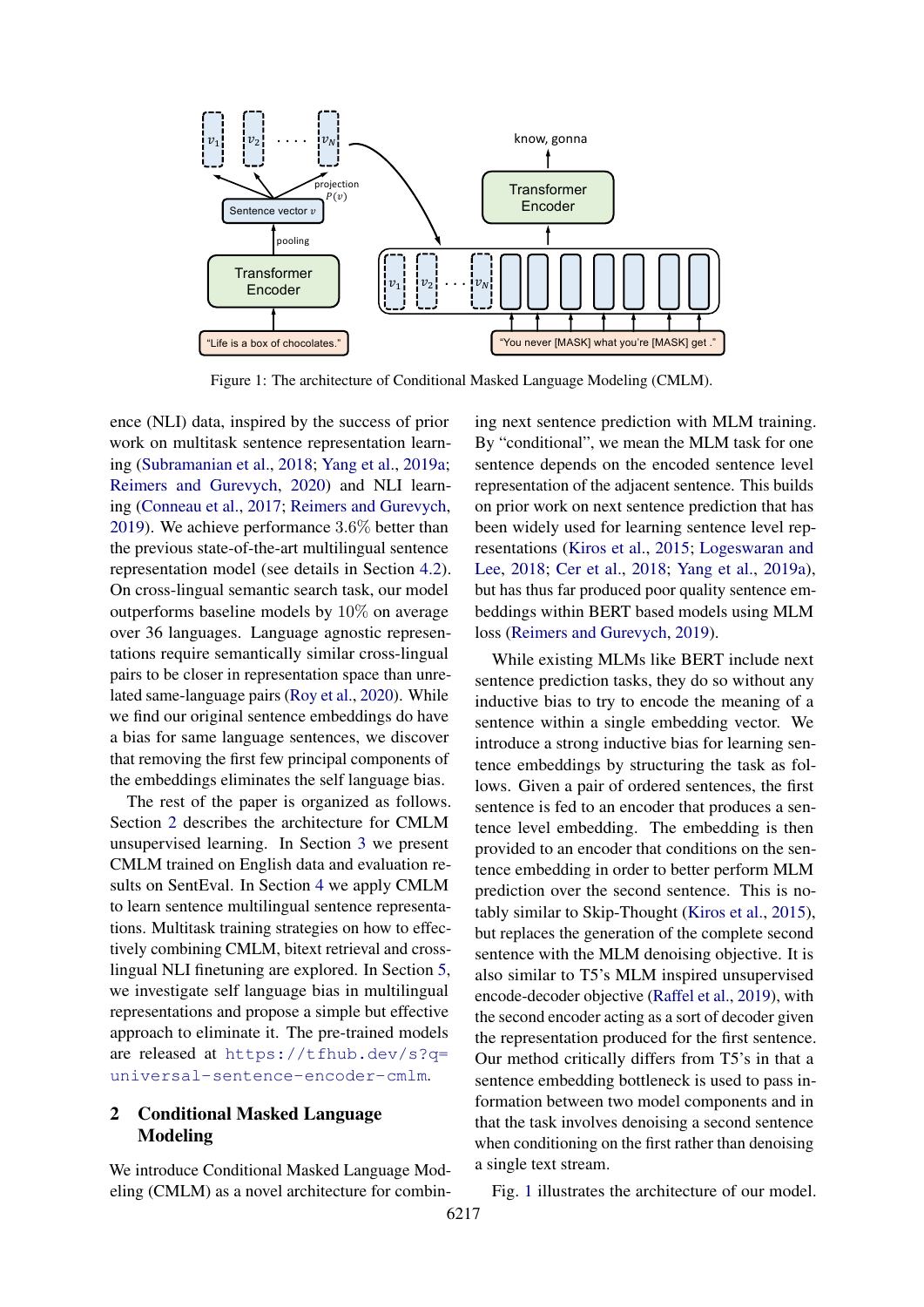The first sentence  $s_1$  is tokenized and input to a transformer encoder and a sentence vector  $\boldsymbol{v} \in \mathbb{R}^d$ is computed from the sequence outputs by average pooling.<sup>[1](#page-2-1)</sup> The sentence vector  $v$  is then projected into  $N$  spaces with one of the projections being the identity mapping, i.e.  $v_p = P(v) \in \mathbb{R}^{d \times N}$ . Here we use a three-layer MLP as the projection  $P(\cdot)$ . Details of  $P(\cdot)$  are available in the supplementary material. One motivation for the projections of  $s_1$  is that MLM of  $s_2$  then can attend to various representations of  $s_1$  instead of only 1. In Section [5.1,](#page-6-1) we explore various different configurations of CMLM, including the number of projection spaces N.

The second sentence  $s_2$  is then masked following the procedure described in the original BERT paper, including random replacement and the use of unchanged tokens. The second encoder shares the same weights with the encoder used to embed  $s_1$ <sup>[2](#page-2-2)</sup>. Tokens in the masked  $s_2$  are first converted into token vectors. The masked language modeling of  $s_2$  depends on  $s_1$  such that the process involves cross-attention between  $s_2$  token vectors and  $v_p$ . In practice, this is implemented by concatenating token embeddings of  $s_2$  with  $v_p^3$  $v_p^3$ . Other implementations are also experimented (see Section [5.1\)](#page-6-1) and we empirically find concatenation works the best. The concatenated representations are then provided to the transformer encoder to predict the masked tokens in  $s_2$ .

At inference time, we keep the first encoding module and discard the subsequent MLM prediction. Similar to skip-thought, CMLM trains the encoder to produce sentence embeddings useful for predicting material in the adjunct sentences. CMLM adapts this existing idea to MLM training. Appending multiple projections performs well due to fine-grained attention between tokens and the different views of the sentence embeddings. Note that CMLM differs from SkipThought in the following aspects: (a) SkipThought relies on an extra decoder network while CMLM only has the encoder. (b) SkipThought predicts the entire sentence while CMLM predicts masked tokens only so the

predictions can be done in parallel. These two differences make CMLM more efficient to train than SkipThought.

# <span id="page-2-0"></span>3 Learning English Sentence Representations with CMLM

For training English sentence encoders with CMLM, we use three Common Crawl dumps. The data are filtered by a classifier which detects whether a sentence belongs to the main content of the web page or not. We use WordPiece tokenization and the vocabulary is the same as public English uncased BERT. In order to enable the model to learn bidirectional information, for two consecutive sequences  $s_1$  and  $s_2$ , we swap their order for 50% of the time. This order-swapping process echos with the preceding and succeeding sentences prediction in Skip-Thought [\(Kiros et al.,](#page-9-9) [2015\)](#page-9-9). The length of  $s_1$  and  $s_2$  are set to be 256 tokens (the maximum length). The number of masked tokens in  $s_2$  are 80 (31.3%), moderately higher than classical BERT. This change in the ratio of masked tokens is to make the task more challenging, due to the fact that in CMLM, language modeling has access to extra information from adjacent sentences. We train with batch size of 2048 for 1 million steps. The optimizer is LAMB [\(You et al.,](#page-10-5) [2020\)](#page-10-5) with learning rate of  $10^{-3}$ ,  $\beta_1 = 0.9$ ,  $\beta_2 = 0.999$ , warm-up in the first 10,000 steps and linear decay afterwards. We explore two transformer configurations same as in the original BERT paper, i.e., base and large. The number of projections  $N$  is 15 by experimenting with multiple choices.

#### 3.1 Evaluation

We evaluate the sentence representations on the following tasks: (1) classification: MR (movie reviews [Pang and Lee](#page-9-12) [\(2005\)](#page-9-12)), binary SST (sentiment analysis, [Socher et al.](#page-10-6) [\(2013\)](#page-10-6)), TREC (questiontype, [Voorhees and Tice](#page-10-7) [\(2000\)](#page-10-7)), CR (product reviews, [Hu and Liu](#page-9-13) [\(2004\)](#page-9-13)), SUBJ (subjectivity/objectivity, [Pang and Lee](#page-9-14) [\(2004\)](#page-9-14)). (2) Entailment: SICK dataset for entailment (SICK-E, [Marelli et al.](#page-9-15) [\(2014\)](#page-9-15)). The evaluation is done using SentEval [\(Conneau and Kiela,](#page-9-0) [2018\)](#page-9-0) which is a prevailing evaluation toolkit for sentence embeddings. The classifier for the downstream is logistic regression. For each task, the encoder and embeddings are fixed and only downstream neural structures are trained.

The baseline sentence embedding models in-

<span id="page-2-1"></span> $1$ One can equivalently choose other pooling methods, such as max pooling or use the vector output corresponding to a special token position such as the [CLS] token.

<span id="page-2-2"></span><sup>2</sup>The dual-encoder sharing encoder weights for different inputs can be also referred as "siamese encoder"

<span id="page-2-3"></span><sup>&</sup>lt;sup>3</sup>Representation concatenation has been used in previous work for enabling cross attention between *global* vectors and *local* token embeddings to help the representations learning of long/structured inputs [\(Ainslie et al.,](#page-8-0) [2020;](#page-8-0) [Manzil Zaheer,](#page-9-11) [2020\)](#page-9-11).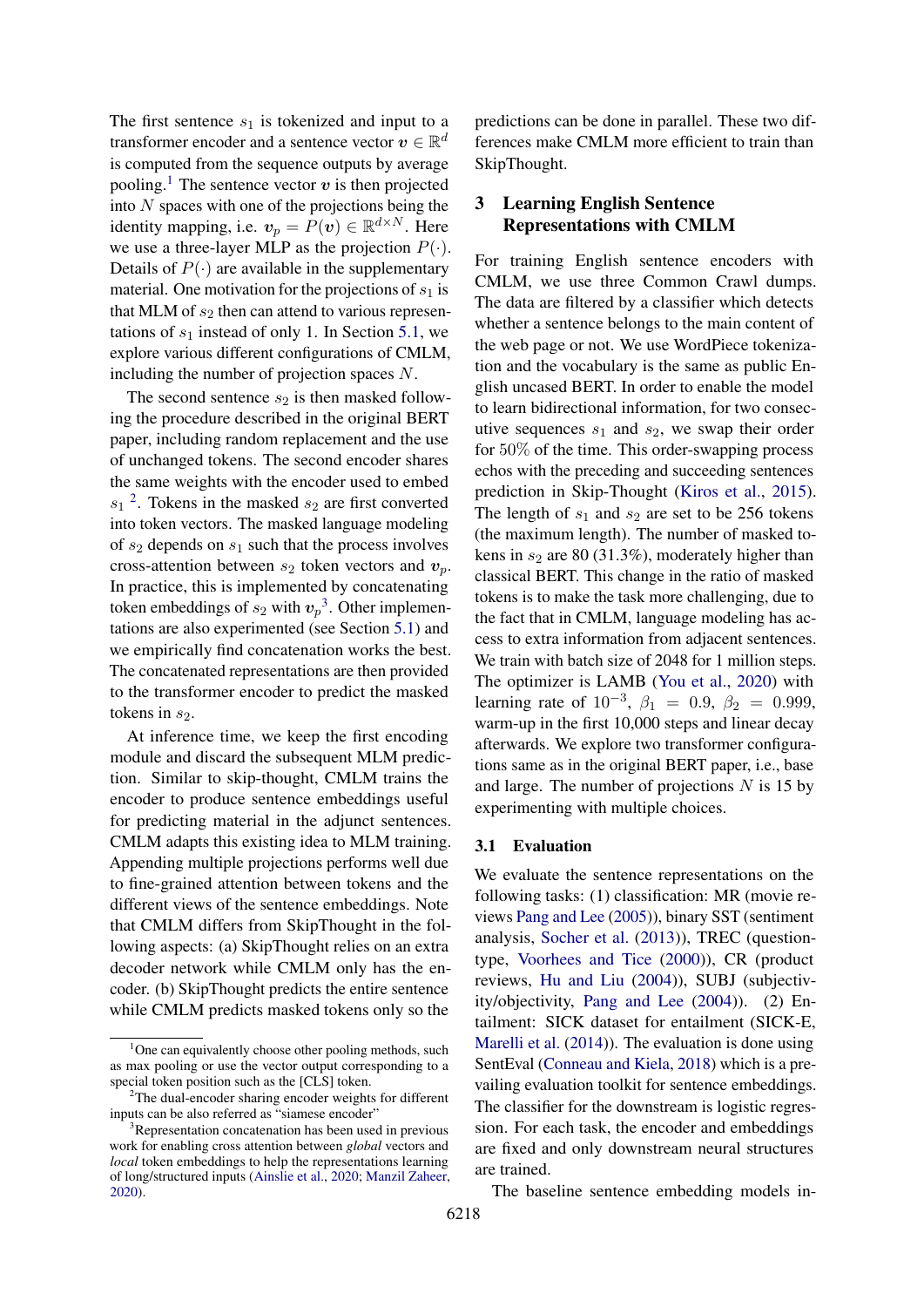clude SkipThought [\(Kiros et al.,](#page-9-9) [2015\)](#page-9-9), InferSent [\(Conneau et al.,](#page-9-1) [2017\)](#page-9-1), USE [\(Cer et al.,](#page-9-3) [2018\)](#page-9-3), QuickThought [\(Logeswaran and Lee,](#page-9-2) [2018\)](#page-9-2) and English BERT using standard pre-trained models from TensorFlow Hub website [\(Devlin et al.,](#page-9-5) [2019\)](#page-9-5), XLNet [\(Yang et al.,](#page-10-8) [2019d\)](#page-10-8), RoBERTa [\(Liu](#page-9-7) [et al.,](#page-9-7) [2019\)](#page-9-7), SBert [\(Reimers and Gurevych,](#page-9-4) [2019\)](#page-9-4). To evaluate the possible improvements coming from training data and processes, we train standard BERT models (English BERT base/large (CC)) on the same Common Crawl Corpora that CMLM is trained on. Similarly, we also train QuickThought, a competitive unsupervised sentence representations learning model, on the same Common Crawl Corpora (denoted as "QuickThought (CC)"). To further address the possible advantage from using Transformer encoder, we use a Transformer encoder as the sentence encoder in QuickThought (CC). The representations for BERT are computed by averaging the sequence outputs (we also explore options including [CLS] vector and max pooling and the results are available in the appendix).

#### 3.2 Results

Evaluation results are presented in Table [1.](#page-4-0) The numbers are averaged over 5 runs and the performance variances are provided in the appendix. CMLM outperforms existing models overall, besting MLM (both English BERT and English BERT (CC)) using both base and large configurations. The closest competing model is SBERT, which uses supervised NLI data rather than a purely unsupervised approach. Interestingly, CMLM outperforms SBERT on the SICK-E NLI task even the later model is trained with a NLI task. We also evaluate on Semantic Textual Similarity (STS) datasets. As shown in Table [2,](#page-4-1) CMLM exhibits competitive performance compared with BERT and GloVe. One interesting observation is that CMLM base significantly outperforms other baselines (including CMLM large) on the STS Benchmark dataset.

# <span id="page-3-1"></span>4 Learning Multilingual Sentence Representations with CMLM

As a fully unsupervised method, CMLM can be conveniently extended to multilingual modeling even for less well resourced languages. Learning good multilingual sentence representations is more challenging than monolingual ones, especially when attempting to capture the semantic alignment between different languages. As CMLM

does not explicitly address cross-lingual alignment, we explore several modeling approaches besides CMLM: (1) Co-training CMLM with a bitext retrieval task; (2) Fine-tuning with cross-lingual NLI data.

#### 4.1 Multilingual CMLM

We follow the same configuration used to learn English sentence representations with CMLM, but extend the training data to include more languages. Results below will show that CMLM again exhibits competitive performance as a general technique to learn from large scale unlabeled corpora.

# <span id="page-3-0"></span>4.2 Multitask Training with CMLM and Bitext Retrieval

Besides the monolingual pretraining data, we collect a dataset of bilingual translation pairs  $\{(s_i, t_i)\}$ using a bitext mining system [\(Feng et al.,](#page-9-8) [2020\)](#page-9-8). The source sentences  $\{s_i\}$  are in English and the target sentences  $\{t_i\}$  covers over 100 languages. We build a retrieval task with the translation parallel data, identifying the corresponding translation of the input sentence from candidates in the same batch. Concretely, incorporating Additive Margin Softmax [\(Yang et al.,](#page-10-9) [2019b\)](#page-10-9), we compute the bitext retrieval loss  $\mathcal{L}_{br}^{s}$  for the source sentences as:

$$
\mathcal{L}_{br}^{s} = -\frac{1}{B} \sum_{i=1}^{B} \frac{e^{\phi(s_i, t_i) - m}}{e^{\phi(s_i, t_i) - m} + \sum_{j=1, j \neq i}^{B} e^{\phi(s_i, t_j)}}
$$

Above  $\phi(s_i, t_j)$  denotes the the inner products of sentence vectors of  $s_i$  and  $t_j$  (embedded by the transformer encoder);  $m$  and  $B$  denotes the additive margin and the batch size respectively. Note the way to generate sentence embeddings is the same as in CMLM. We can compute the bitext retrieval loss for the target sentences  $\mathcal{L}_{br}^{t}$  by normalizing over source sentences, rather than target sentences, in the denominator.<sup>[4](#page-3-2)</sup> The final bitext retrieval loss  $\mathcal{L}_{br}$  is given as  $\mathcal{L}_{br} = \mathcal{L}_{br}^s + \mathcal{L}_{br}^t$ .

There are several ways to incorporate the monolingual CMLM task and bitext retrieval (BR). We explore the following multistage and multitask pretraining strategies:

- S1. CMLM+BR: Train with CMLM and BR from the start;
- S2. CMLM  $\rightarrow$  BR: Train with CMLM in the first stage and then train with on BR;

<span id="page-3-2"></span><sup>&</sup>lt;sup>4</sup>i.e., by swapping the i and j subscripts in the last term of the denominator.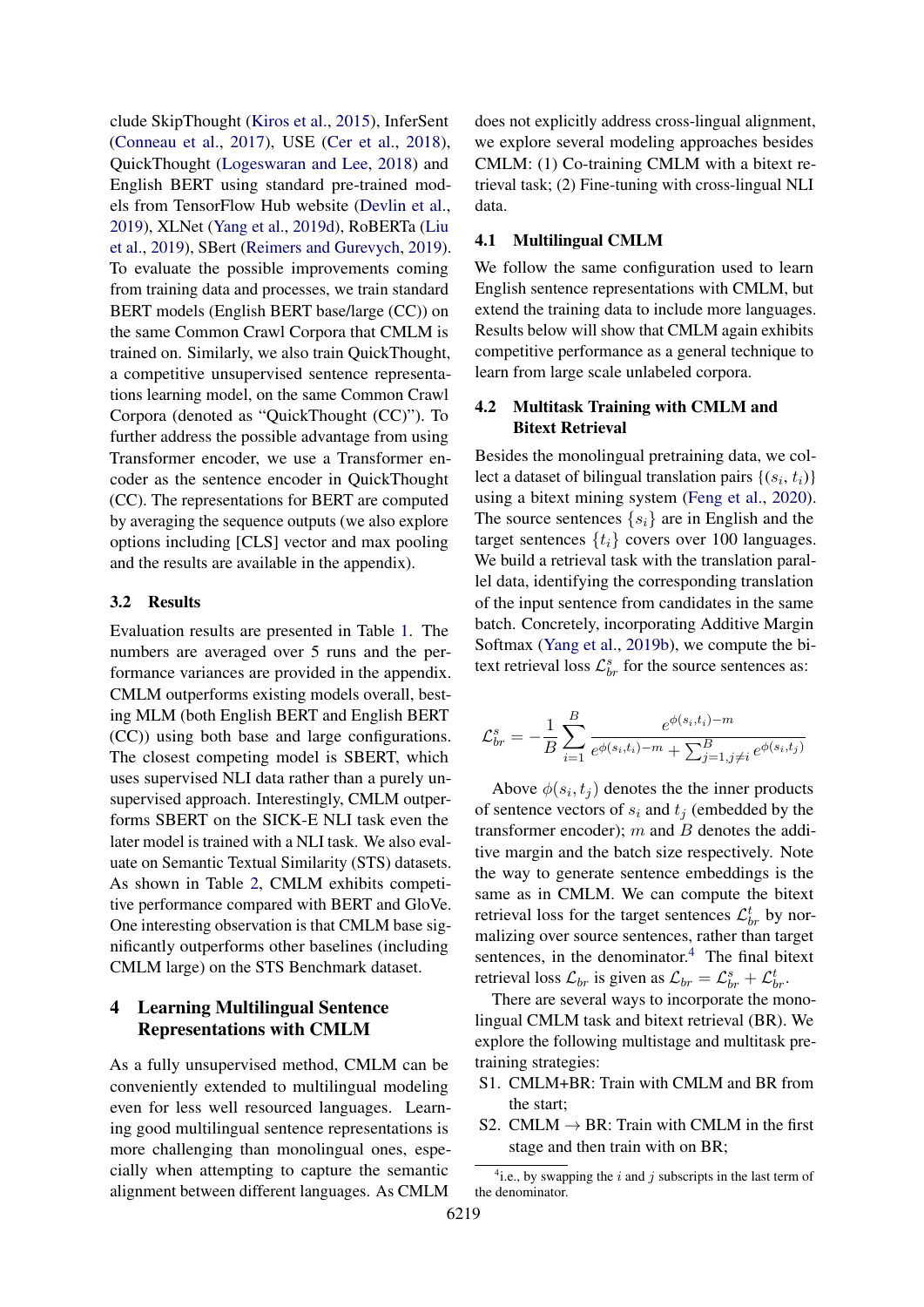<span id="page-4-0"></span>

| Model                    | <b>MR</b> | <b>CR</b> | <b>SUBJ</b> | <b>MPOA</b>              | <b>SST</b> | <b>TREC</b> | <b>MRPC</b> | <b>SICK-E</b> | <b>SICK-R</b> | Avg. |
|--------------------------|-----------|-----------|-------------|--------------------------|------------|-------------|-------------|---------------|---------------|------|
| SkipThought              | 76.5      | 80.1      | 93.6        | 87.1                     | 82.0       | 92.2        | 73.0        | 82.3          | 85.8          | 83.8 |
| InferSent                | 81.6      | 86.5      | 92.5        | 90.4                     | 84.2       | 88.2        | 75.8        | 84.3          | 86.4          | 85.5 |
| <b>USE</b>               | 80.1      | 85.2      | 94.0        | 86.7                     | 86.4       | 93.2        | 70.1        | 82.4          | 85.9          | 84.9 |
| QuickThought (CC)        | 75.7      | 81.9      | 94.3        | 84.7                     | 79.7       | 83.0        | 70.4        | 75.0          | 78.5          | 80.4 |
| <b>XLNet</b>             | 83.6      | 82.1      | 90.8        | 89.0                     | 89.0       | 90.4        | 70.1        | 82.1          | 78.4          | 83.9 |
|                          |           |           |             | <b>BERT-based models</b> |            |             |             |               |               |      |
| English BERT base        | 81.6      | 87.4      | 95.2        | 87.8                     | 85.8       | 90.6        | 71.1        | 79.3          | 80.5          | 84.3 |
| English BERT base (CC)   | 82.5      | 88.5      | 95.6        | 87.3                     | 88.0       | 91.4        | 72.0        | 79.3          | 79.0          | 84.6 |
| SBERT (NLI, base)        | 83.6      | 89.4      | 94.4        | 89.9                     | 88.9       | 89.6        | 76.0        | 79.9          | 80.6          | 85.8 |
| <b>CMLM</b> base (ours)  | 83.6      | 89.9      | 96.2        | 89.3                     | 88.5       | 91.0        | 69.7        | 82.3          | 83.4          | 86.0 |
| English BERT large       | 84.3      | 88.9      | 95.7        | 86.8                     | 88.9       | 91.4        | 71.8        | 75.7          | 77.0          | 84.5 |
| English BERT large (CC)  | 85.4      | 89.0      | 95.7        | 86.9                     | 90.5       | 91.2        | 75.5        | 74.3          | 77.0          | 85.0 |
| RoBERTa (large)          | 85.2      | 90.6      | 97.0        | 90.0                     | 89.5       | 93.6        | 74.2        | 75.1          | 78.9          | 86.0 |
| SBERT (NLI, large)       | 84.8      | 90.0      | 94.5        | 90.3                     | 90.7       | 87.4        | 76.0        | 74.9          | 84.2          | 85.9 |
| <b>CMLM</b> large (ours) | 85.6      | 89.1      | 96.6        | 89.3                     | 91.4       | 92.4        | 70.0        | 82.2          | 84.5          | 86.8 |

Table 1: Transfer learning test set results on SentEval for English models. Baseline models include BERT-based (BERT, RoBERTA and SBERT) and non-BERT models (XLNet, SkipThought, InferSent and USE).

<span id="page-4-1"></span>

| Model                       | STS <sub>12</sub> | STS <sub>13</sub> | STS <sub>14</sub> | STS <sub>15</sub> | <b>STS16</b> | <b>STSB</b> | <b>SICK-R</b> | Avg.  |
|-----------------------------|-------------------|-------------------|-------------------|-------------------|--------------|-------------|---------------|-------|
| Avg. GloVe embeddings       | 55.14             | 70.66             | 59.73             | 68.25             | 63.66        | 58.02       | 53.76         | 61.32 |
| <b>BERT</b> Mean embeddings | 38.78             | 57.98             | 57.98             | 63.15             | 61.06        | 46.35       | 58.40         | 54.81 |
| <b>BERT CLS-vector</b>      | 20.16             | 30.01             | 20.09             | 36.88             | 38.08        | 16.50       | 42.63         | 29.19 |
| <b>CMLM</b> base (ours)     | 58.20             | 61.07             | 61.67             | 73.32             | 74.88        | 76.60       | 64.80         | 67.22 |
| <b>CMLM</b> large (ours)    | 59.02             | 61.68             | 62.80             | 74.16             | 75.64        | 69.39       | 66.56         | 67.03 |

Table 2: Spearman rank correlation on Semantic Textual Similarity (STS) datasets. SICK-R is zero-shot evaluation by directly computing the cosine similarity of sentence embeddings, without training the task-specific neural network.

S3. CMLM  $\rightarrow$  CMLM+BR: Train with only CMLM in the first stage and then with both tasks.

When training with both CMLM and BR, the optimization loss is a weighted sum of the language modeling and the retrieval loss  $\mathcal{L}_{br}$ , i.e.  $\mathcal{L} = \mathcal{L}_{CMLM} + \alpha \mathcal{L}_{br}$ . We empirically find  $\alpha = 0.2$ works well. As shown in Table [4,](#page-5-0) S3 is found to be the most effective. Unless otherwise denoted, our models trained with CMLM and BR follow S3. We also discover that given a pre-trained transformer encoder, e.g. mBERT, we can improve the quality of sentence representations by finetuning the transformer encoder with CMLM and BR. As shown in Table [4,](#page-5-0) the improvements of f-mBERT (finetuned mBERT) upon mBERT are significant.

# 4.3 Finetuning with Cross-lingual Natural Language Inference

Finetuning with NLI data has proved to be an effective method to improve the quality of embeddings for English models. We propose to leverage cross-lingual NLI finetuning in multilingual representations. Given a premise sentence  $\boldsymbol{u}$  in language

 $l_1$  and a hypothesis sentence v in language  $l_2$ , we train a 3-way classifier on the concatenation of  $[u, v, |u - v|, u * v]$ . Weights of transformer encoders are also updated in the finetuning process. Different from previous work also using multilin-gual NLI data [\(Yang et al.,](#page-10-1) [2019a\)](#page-10-1), the premise  $u$ and hypothesis  $v$  are in different languages. The cross-lingual NLI data are generated by translating Multi-Genre NLI Corpus [\(Williams et al.,](#page-10-10) [2018\)](#page-10-10) into 14 languages using Google Translate API.

#### 4.4 Configurations

Monolingual training data for CMLM are generated from 3 versions of Common Crawl data in 113 languages. The data cleaning and filtering is the same as the English-only ones. A new cased vocabulary is built from the all data sources using the WordPiece vocabulary generation library from Tensorflow Text. The language smoothing exponent from the vocab generation tool is set to 0.3, as the distribution of data size for each language is imbalanced. The final vocabulary size is 501,153. The number of projections  $N$  is set to be 15, the batch size  $B$  is 2048 and the positive margin is 0.3.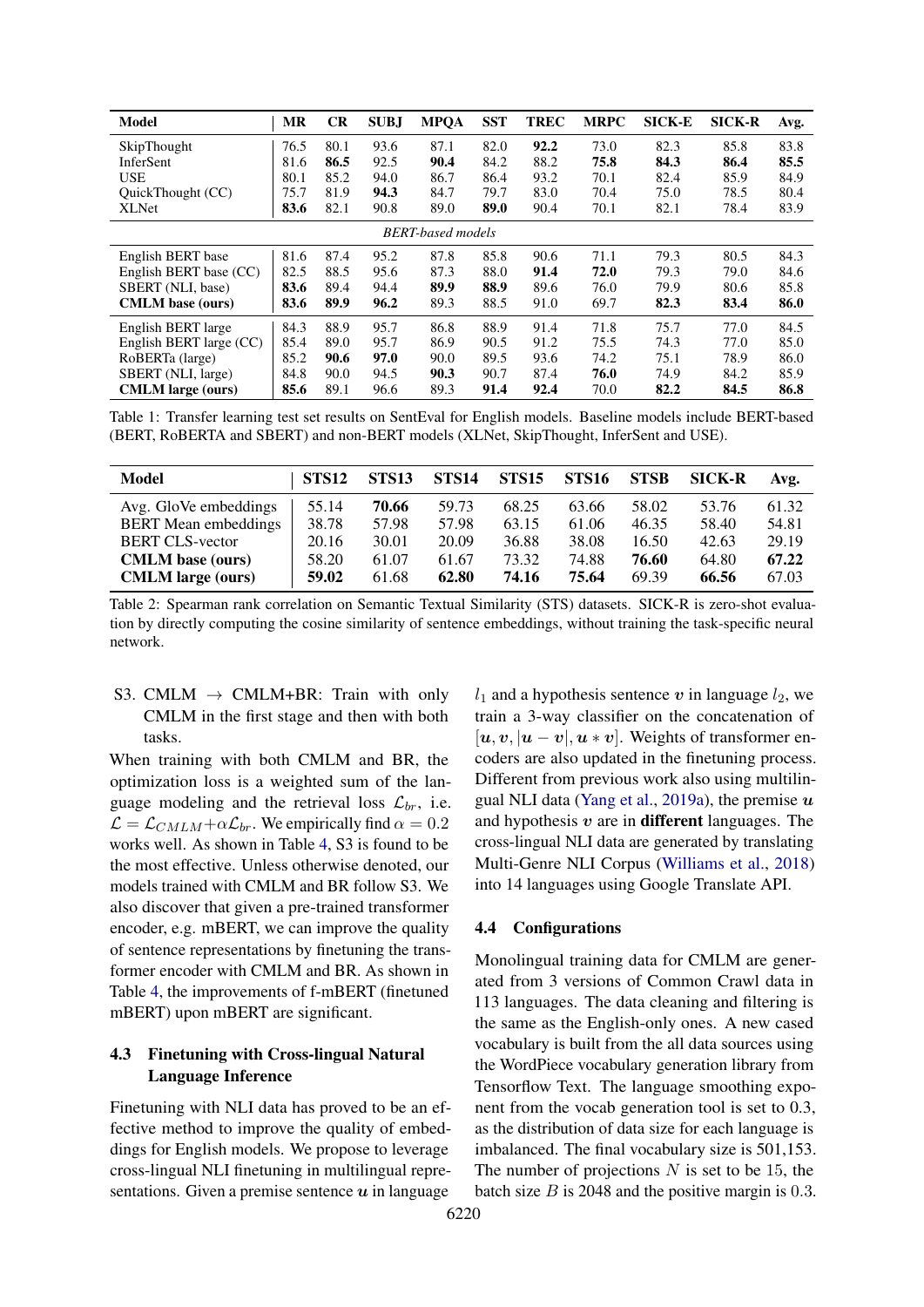<span id="page-5-1"></span>

| Model                                                                                    |  |  |  |  |  |  |                                                                                 |  | ar bg de el en es fr hi ru sw th tr ur vi zh Avg.                               |
|------------------------------------------------------------------------------------------|--|--|--|--|--|--|---------------------------------------------------------------------------------|--|---------------------------------------------------------------------------------|
| mBERT                                                                                    |  |  |  |  |  |  |                                                                                 |  | 76.3 76.1 77.7 76.1 80.1 78.5 78.7 75.6 77.3 70.5 73.6 75.7 74.2 78.8 78.7 76.5 |
| MLM (CC) 79.2 79.1 81.7 79.9 84.4 82.1 82.2 79.2 81.2 70.3 76.9 79.0 74.3 81.3 81.0 79.4 |  |  |  |  |  |  |                                                                                 |  |                                                                                 |
| XLM-R                                                                                    |  |  |  |  |  |  | 78.1 78.0 76.2 78.2 82.8 81.2 80.4 77.2 80.2 71.0 77.5 79.7 76.7 80.3 80.8 78.5 |  |                                                                                 |
| <b>CMLM</b>                                                                              |  |  |  |  |  |  | 80.6 81.2 82.6 81.4 85.0 82.3 83.4 80.0 82.3 76.2 78.8 81.0 78.5 81.6 81.7 81.2 |  |                                                                                 |

Table 3: Performance (accuracy) of multilingual models trained with monolingual data on XEVAL. Highest numbers are highlighted in bold.

<span id="page-5-0"></span>

| Model          | ar   |           | bg de el       |                                                                                 | en es fr hi ru sw th tr                                          |  |  |  | ur | Vİ        |      | zh Avg. |
|----------------|------|-----------|----------------|---------------------------------------------------------------------------------|------------------------------------------------------------------|--|--|--|----|-----------|------|---------|
| <b>LASER</b>   | 82.1 |           | 81.2 81.7      |                                                                                 | 78.1 82.3 81.0 80.8 78.9 82.2 75.8 80.3 81.8 77.2 81.6 82.1 80.4 |  |  |  |    |           |      |         |
| mUSE           |      | $80.4 -$  | 82.2           |                                                                                 | $-$ 83.3 82.7 82.4 $-$ 82.3 $-$ 81.6 80.3 $-$                    |  |  |  |    |           | 82.0 | 81.9    |
| <b>S1</b>      |      |           | 78.3 78.9 79.3 |                                                                                 | 78.1 81.0 78.7 79.5 78.0 79.0 76.6 77.8 78.6 77.7 79.0 78.6 78.6 |  |  |  |    |           |      |         |
| S <sub>2</sub> |      |           |                | 81.3 81.0 83.0 81.4 85.6 83.0 83.6 80.4 82.3 77.6 80.1 81.0 79.8 82.4 82.3 81.6 |                                                                  |  |  |  |    |           |      |         |
| <b>S3</b>      |      |           |                | 82.6 83.0 84.0 81.8 85.8 84.2 84.6 81.7 84.0 79.3 81.2 82.7 81.2 83.0 83.0      |                                                                  |  |  |  |    |           |      | 82.8    |
| $S3+NLI$       |      |           |                | 84.2 83.7 85.0 83.4 87.0 85.9 85.8 83.0 85.6 79.6 83.0 84.2 81.2 84.2 84.4 84.0 |                                                                  |  |  |  |    |           |      |         |
| mBERT          |      | 76.3 76.1 | 77.7           |                                                                                 | 76.1 80.1 78.5 78.7 75.6 77.3 70.5 73.6 75.7 74.2 78.8 78.7      |  |  |  |    |           |      | - 76.5  |
| f-mRERT        | 77 2 | 78.5      | 79.7           |                                                                                 | 76.7 81.4 80.0 80.3 77.2 79.1 73.3 76.1 77.1                     |  |  |  |    | 76.9 79.8 | -804 | 78.3    |

Table 4: Performance (accuracy) of models trained with cross-lingual data on XEVAL. We test with multiple strategies for multitask pretraining: [S1]: CMLM  $\rightarrow$  BR; [S2]: CMLM+BR; [S3]: CMLM  $\rightarrow$  CMLM+BR. [f-mBERT] denotes finetuning mBERT with CMLM and BR.

For CMLM only pretraining, the number of steps is 2 million. In multitask learning, for S1 and S3, the first stage is of 1.5 million and the second stage is of 1 million steps; for S2, number of training steps is 2 million. The transformer encoder uses the BERT base configuration. Initial learning rate and optimizer chosen are the same as the English models. Motivations for choosing such configurations, training details and potential limitations of CMLM are discussed in the appendix.

### 4.5 Evaluations

### 4.5.1 XEVAL: Multilingual Benchmarks for Sentence Representations Evaluation

Evaluations in previous multilingual literature focused on the cross-lingual transfer learning ability from English to other languages. However, this evaluation protocol that treats English as the "anchor" does not equally assess the quality of non-English sentence representations with English ones. To address the issue, we prepare a new benchmark for multilingual sentence vectors, XEVAL, by translating SentEval (English) to other 14 languages with Google Translate API. The reliability of XE-VAL is discussed in the appendix.

Results of models trained with monolingual data are shown in Table [3.](#page-5-1) Baseline models include mBERT [\(Devlin et al.,](#page-9-5) [2019\)](#page-9-5), XLM-R [\(Ruder et al.,](#page-10-11) [2019\)](#page-10-11) and a transformer encoder trained with MLM on the same Common Crawl data (MLM(CC), again this is to control the effects of training data).

The method to produce sentence representations for mBERT and XLM-R is chosen to be average pooling after exploring options including [CLS] representations and max pooling. The multilingual model CMLM trained on monolingual data outperform all baselines in all 15 languages.

Results of models trained with cross-lingual data are presented in Table [4.](#page-5-0) Baseline models for comparison include LASER [\(Artetxe and Schwenk](#page-9-16) [\(2019\)](#page-9-16), trained with parallel data) and multilingual USE ([\(Yang et al.,](#page-10-1) [2019a\)](#page-10-1), trained with crosslingual NLI. Note it only supports 16 languages). Our model (S3) outperforms LASER in all 15 languages. Notably, finetuning with NLI in the crosslingual way produces significant improvement (S3 + NLI v.s. S3). Multitask learning with CMLM and BR can also be used to increase the performance of pretrained encoders, e.g. mBERT. mBERT trained with CMLM and BR (f-mBERT) has a significant improvement upon mBERT.

#### 4.5.2 Amazon Reviews

We conduct a zero-shot transfer learning evaluation on Amazon reviews dataset [\(Prettenhofer and](#page-9-17) [Stein,](#page-9-17) [2010\)](#page-9-17). Following [Chidambaram et al.](#page-9-18) [\(2019\)](#page-9-18), the original dataset is converted to a classification benchmark by treating reviews with strictly more than 3 stars as positive and negative otherwise. We split 6000 English reviews in the original training set into 90% for training and 10% for development. The two-way classifier, upon the concatena-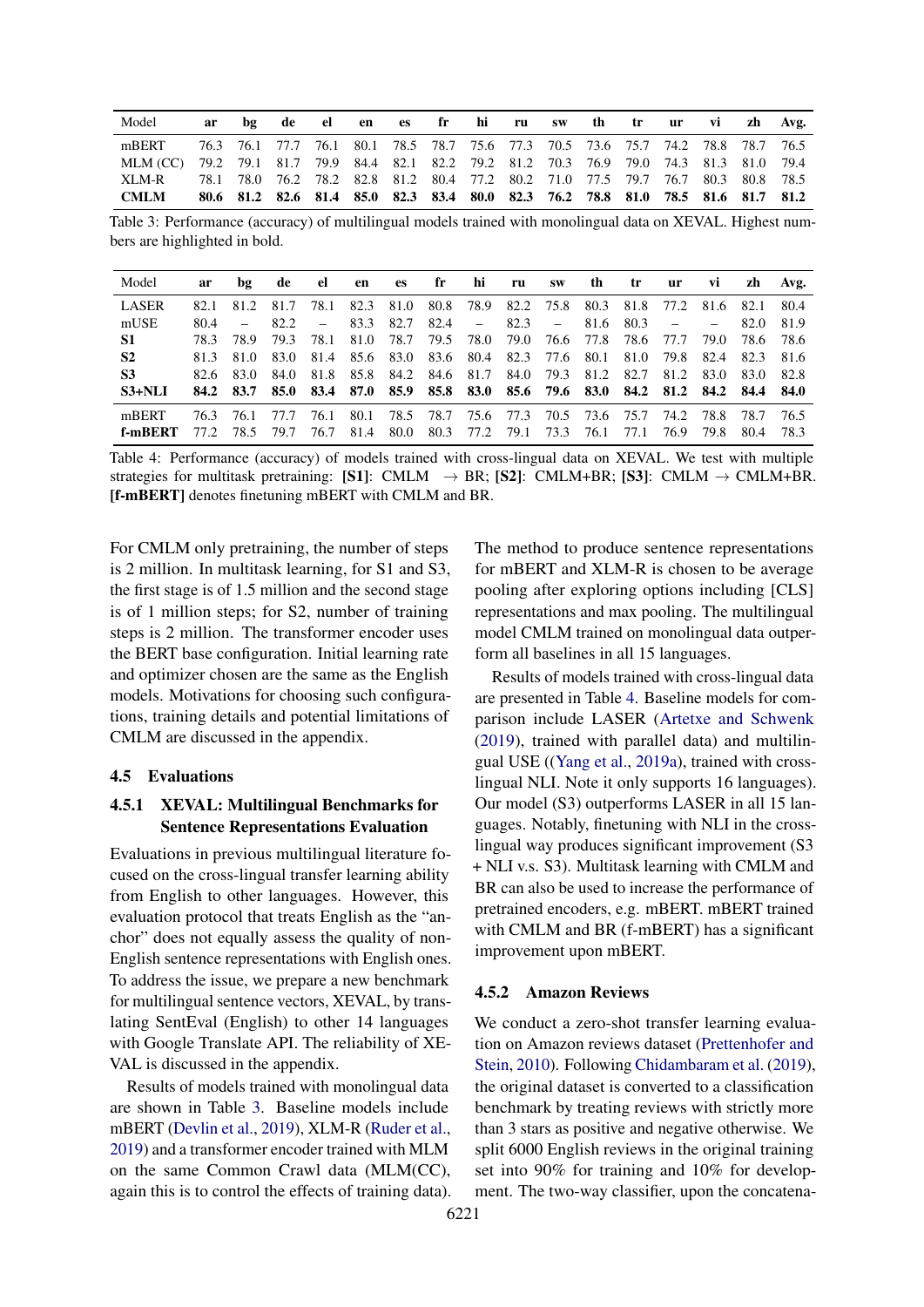<span id="page-6-3"></span>

| Lang.          | af   | ar   | bg   | bn   | de   | el   | es   | et   | eu   | fa        | fi   | fr   | he   | hi   | hu   | id        | it   | ja   |      |
|----------------|------|------|------|------|------|------|------|------|------|-----------|------|------|------|------|------|-----------|------|------|------|
| mBERT          | 42.7 | 25.8 | 49.3 | 17   | 77.2 | 29.8 | 68.7 | 29.3 | 25.5 | 46.1      | 39   | 66.3 | 41.9 | 34.8 | 38.7 | 54.6      | 58.4 | 42   |      |
| MLM (CC)       | 60.5 | 51.4 | 74.8 | 45   | 89.3 | 68.3 | 81.8 | 56.8 | 59.5 | 81.3      | 76.6 | 82.6 | 72.2 | 76.2 | 68.4 | 82.6      | 72.8 | 65.7 |      |
| XLM            | 43.2 | 18.2 | 40   | 13.5 | 66.2 | 25.6 | 58.4 | 24.8 | 17.1 | 32.2      | 32.2 | 54.5 | 32.1 | 26.5 | 30.1 | 45.9      | 56.5 | 40   |      |
| XLM-R          | 58.2 | 47.5 | 71.6 | 43   | 88.8 | 61.8 | 75.7 | 52.2 | 35.8 | 70.5      | 71.6 | 73.7 | 66.4 | 72.2 | 65.4 | 77        | 68.3 | 60.6 |      |
| <b>LASER</b>   | 89.4 | 91.9 | 95.0 | 89.6 | 99.0 | 94.9 | 98.0 | 96.7 | 94.6 | 71.6      | 96.3 | 95.6 | 92.1 | 94.7 | 96.0 | 94.5      | 95.4 | 95.3 |      |
| <b>CMLM</b>    | 62.0 | 53.2 | 75 O | 45.1 | 899  | 69.9 | 82.7 | 59.2 | 61.6 | 83.7      | 77.1 | 83.5 | 73.1 | 76.7 | 70.3 | 83.0      | 73.5 | 67.2 |      |
| $CMLM+BR$      | 96.3 | 90.6 | 95.4 | 91.2 | 97.7 | 95.4 | 98.1 | 95.6 | 92.0 | 95.6      | 95.9 | 96.1 | 92.8 | 97.6 | 96.5 | 95.6      | 94.2 | 95.6 |      |
| CMLM+BR+NLI    | 90.5 | 83.6 | 92.6 | 86.4 | 97.6 | 91.6 | 95.5 | 82.6 | 76.3 | 90.7      | 88.9 | 93.5 | 86.8 | 94.6 | 89.6 | 91.7      | 90.4 | 88.4 |      |
|                |      |      |      |      |      |      |      |      |      |           |      |      |      |      |      |           |      |      |      |
|                | iv   | ka   | kk   | ko   | ml   | mr   | nl   | pt   | ru   | <b>SW</b> | ta   | te   | th   | tl   | tr   | <b>ur</b> | vi   | zh   | Mean |
| mBERT          | 17.6 | 20.5 | 27.1 | 38.5 | 19.8 | 20.9 | 68   | 69.9 | 61.2 | 11.5      | 14.3 | 16.2 | 13.7 | 16   | 34.8 | 31.6      | 62   | 71.6 | 38.7 |
| MLM (CC)       | 49.5 | 65.8 | 61.3 | 664  | 65.3 | 56.8 | 83.4 | 83.1 | 74.8 | 65.9      | 61.3 | 68.5 | 70.0 | 62.7 | 70.3 | 80.1      | 77.0 | 71.3 | 69.4 |
| XLM            | 22.4 | 22.9 | 179  | 25.5 | 20.1 | 13.9 | 59.6 | 63.9 | 44.8 | 12.6      | 20.2 | 12.4 | 31.8 | 14.8 | 26.2 | 18.1      | 47.1 | 42.2 | 32.6 |
| XLM-R          | 14.1 | 52.1 | 48.5 | 61.4 | 65.4 | 56.8 | 80.8 | 82.2 | 74.1 | 20.3      | 26.4 | 35.9 | 29.4 | 36.7 | 65.7 | 24.3      | 74.7 | 68.3 | 57.3 |
| <b>LASER</b>   | 23.0 | 35.9 | 18.6 | 88.9 | 96.9 | 91.5 | 96.3 | 95.2 | 94.4 | 57.5      | 69.4 | 79.7 | 95.4 | 50.6 | 97.5 | 81.9      | 96.8 | 95.5 | 84.4 |
| <b>CMLM</b>    | 51.8 | 65.5 | 62.7 | 67.2 | 65.8 | 57.0 | 83.8 | 83.6 | 75.5 | 66.6      | 61.7 | 68.8 | 70.3 | 63.5 | 70.5 | 80.3      | 77.4 | 71.7 | 70.3 |
| <b>CMLM+BR</b> | 83.4 | 94.9 | 88.6 | 92.4 | 98.9 | 94.5 | 97.3 | 95.3 | 94.9 | 87.0      | 91.2 | 97.9 | 96.6 | 95.3 | 98.6 | 94.4      | 97.5 | 95.6 | 94.7 |

Table 5: Tatoeba results (retrieval accuracy) for each language. Our model CMLM+BR achieves the best results on 30 out of 36 languages.

<span id="page-6-2"></span>

| Models                                           | English |      | French German | Japanese |  |  |  |  |  |  |  |  |
|--------------------------------------------------|---------|------|---------------|----------|--|--|--|--|--|--|--|--|
| Encoder parameters are frozen during finetuning  |         |      |               |          |  |  |  |  |  |  |  |  |
| Eriguchi et al. (2018)                           | 83.2    | 81.3 |               |          |  |  |  |  |  |  |  |  |
| MTDE en-fr                                       | 87.4    | 82.3 |               |          |  |  |  |  |  |  |  |  |
| MTDE en-de                                       | 87.1    |      | 81.0          |          |  |  |  |  |  |  |  |  |
| mBERT                                            | 80.0    | 73.1 | 70.4          | 71.7     |  |  |  |  |  |  |  |  |
| XLM-R                                            |         | 85.3 | 81.5          | 82.5     |  |  |  |  |  |  |  |  |
| MLM (CC)                                         | 84.6    | 84.9 | 84.3          | 82.1     |  |  |  |  |  |  |  |  |
| <b>CMLM</b>                                      | 88.4    | 88.2 | 87.5          | 83.7     |  |  |  |  |  |  |  |  |
| <b>CMLM+BR</b>                                   | 88.3    | 87.2 | 86.4          | 83.2     |  |  |  |  |  |  |  |  |
| $CMLM+BR + NLI$                                  | 89.4    | 88.8 | 88.4          | 82.8     |  |  |  |  |  |  |  |  |
| Encoder parameters are trained during finetuning |         |      |               |          |  |  |  |  |  |  |  |  |
| mBERT                                            | 89.3    | 83.5 | 79.4          | 74.0     |  |  |  |  |  |  |  |  |
| MLM (CC)                                         | 92.9    | 88.7 | 88.4          | 86.3     |  |  |  |  |  |  |  |  |
| <b>CMLM</b>                                      | 93.4    | 92.4 | 92.1          | 88.6     |  |  |  |  |  |  |  |  |
| CMLM+ BR                                         | 93.6    | 93.1 | 92.3          | 88.1     |  |  |  |  |  |  |  |  |
| CMLM+ BR + NLI                                   | 93.7    | 92.4 | 93.5          | 86.8     |  |  |  |  |  |  |  |  |

Table 6: Classification accuracy on the Amazon Reviews dataset.

tion of  $[u, v, u - v]$ ,  $u * v$  (following works e.g. [Reimers and Gurevych](#page-9-4) [\(2019\)](#page-9-4)), is trained on the English training set and then evaluated on English, French, German and Japanese test sets (each has 6000 examples). The same multilingual encoder and classifier are used for all the evaluations. We also experiment with whether freezing the encoder weights or not during training. As presented in Table [6,](#page-6-2) CMLM alone has already outperformed baseline models, including Multi-task Dual-Encoder (MTDE, [Chidambaram et al.](#page-9-18) [\(2019\)](#page-9-18)), mBERT and XLM-R. Training with BR and cross-lingual NLI finetuning further boost the performance.

#### 4.6 Tatoeba: Semantic Search

We test on Tatoeba dataset proposed in [Artetxe and](#page-9-16) [Schwenk](#page-9-16) [\(2019\)](#page-9-16) to asses the ability of our models on capturing cross-lingual semantics. The task

is to find the nearest neighbor for the query sentence in the other language. The experiments is conducted on the 36 languages as in XTREME [\(Hu](#page-9-20) [et al.,](#page-9-20) [2020\)](#page-9-20). The evaluation metric is retrieval accuracy. Results are presented in Table [5.](#page-6-3) Our model CMLM+BR outperforms all baseline models in 30 out of 36 languages and has the highest average performance. One interesting observation is that finetuning with NLI actually undermines the model performance on semantic search, in contrary with the significant improvements from CMLM+BR to CMLM+BR+NLI on XEVAL (Table [4\)](#page-5-0). We speculate this is because unlike semantic search, NLI inference is not a linear process. Finetuning with NLI is not expected to help the linear retrieval by nearest neighbor search.

#### <span id="page-6-0"></span>5 Analysis

#### <span id="page-6-1"></span>5.1 Ablation Study

We explore different configurations of CMLM, including the number of projection spaces  $N$  (Ta-ble [7\)](#page-7-0). Projecting the sentence vector into  $N = 15$ spaces produces highest overall performance. We also try a different CMLM architecture. Besides the concatenation with token embeddings of  $s_2$  before input to the transformer encoder, the projected vectors are also concatenated with the sequence outputs of  $s_2$  for the masked token prediction. This version of architecture is denoted as "skip" and the model performance is actually worse.

Note that the projected vector can also be used to produce the sentence representation  $v_s$ , e.g. using the average of projected vectors  $v_s = \frac{1}{N}$  $\frac{1}{N}\sum_i \bm{v}_p^{(i)}$ as the sentence embeddings. Recall  $v_p^{(i)}$  is the *i*th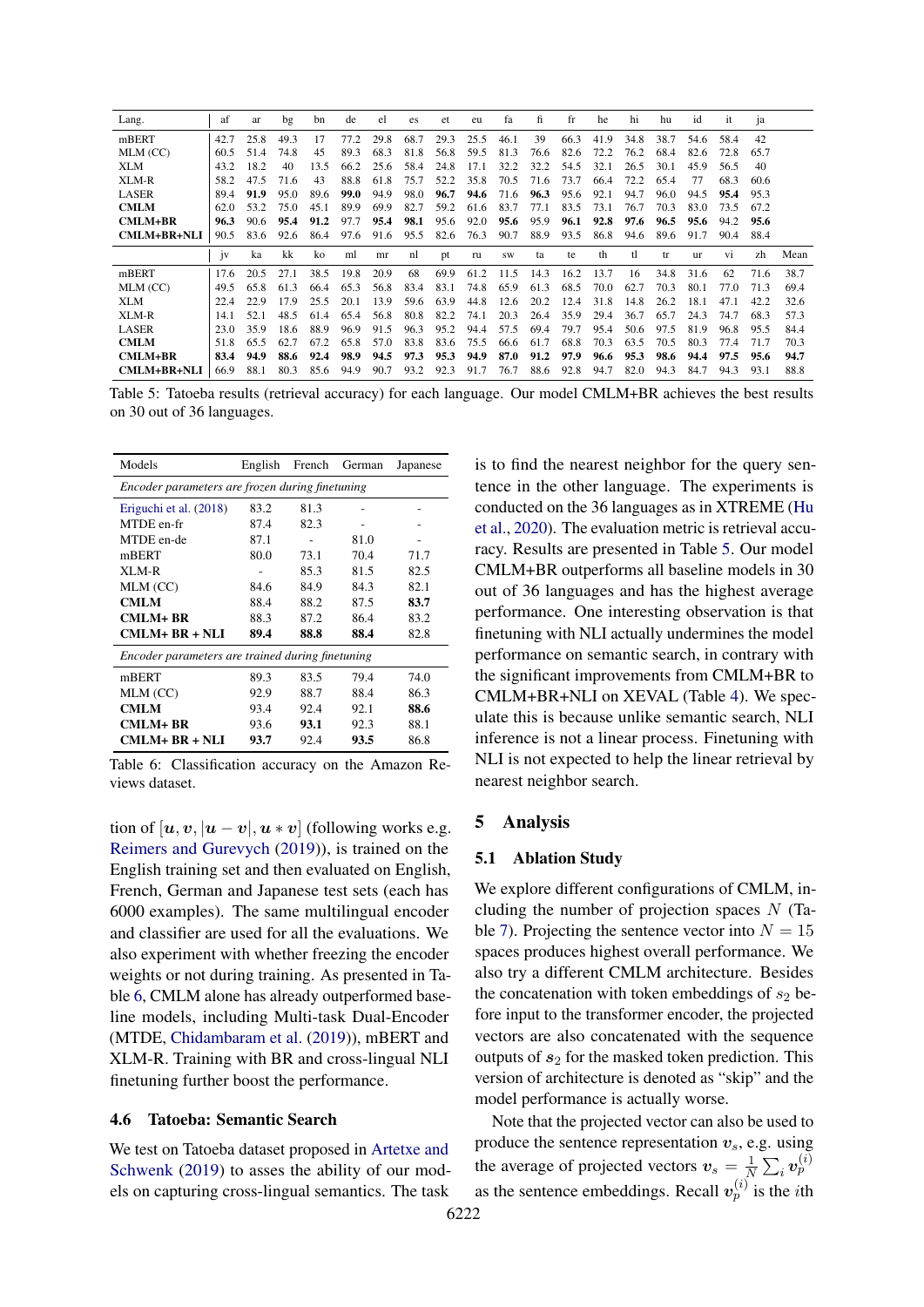<span id="page-7-0"></span>

| Model  | MR           | <b>CR</b>   |      |      |      |      |      |      | SUBJ MPQA SST TREC MRPC SICK-E SICK-R | Avg. |
|--------|--------------|-------------|------|------|------|------|------|------|---------------------------------------|------|
| $N=1$  | 82.3         | 89.7        | 95.8 | 88.8 | 87.6 | 90.4 | 71.5 | 80.8 | 83.4                                  | 85.5 |
| $N=5$  | 83.7         | <b>90.0</b> | 95.5 | 89.0 | 89.4 | 86.6 | 69.5 | 79.3 | 81.7                                  | 85.0 |
| $N=10$ | 83.4         | 89.0        | 96.1 | 88.9 | 88.2 | 90.2 | 68.5 | 79.7 | 81.5                                  | 84.9 |
| $N=15$ | 83.6         | 89.9        | 96.2 | 89.3 | 88.5 | 91.0 | 69.7 | 82.3 | 83.4                                  | 86.0 |
| $N=20$ | 81.1         | 89.5        | 95.8 | 88.9 | 85.9 | 89.8 | 69.7 | 80.2 | 85.0                                  | 85.1 |
| skip   | 80.3         | 86.8        | 94.5 | 87.5 | 84.9 | 86.0 | 69.2 | 72.8 | 74.7                                  | 81.9 |
| proj   | $\vert$ 82.6 | 89.7        | 96.0 | 87.3 | 87.5 | 89.2 | 70.5 | 81.7 | 83.8                                  | 85.4 |

<span id="page-7-1"></span>Table 7: Ablation study of CMLM designs, including the number of projection spaces, architecture and sentence representations. The experiments are conducted on SentEval.



Figure 2: Language distribution of retrieved sentences. The histogram values represent the percentage of sentences retrieved in a language. The first and third columns are mBERT and our models. Our model already in general has a more uniform distribution than mBERT. The second and fourth columns are mBERT and our model with PCR.

projection. This version is denoted as "proj" in Table [7.](#page-7-0) Sentence representations produced in this way still yield competitive performance, which further confirm the effectiveness of the projection.

<span id="page-7-2"></span>

|               | fra  | cmn  | spa  | deu  | rus  | ita  |
|---------------|------|------|------|------|------|------|
| mBERT         | 60.2 | 60.2 | 62.8 | 65.9 | 53.8 | 55.7 |
| $mBERT + PCR$ | 59.9 | 64.3 | 61.7 | 67.5 | 57.4 | 56.2 |
| ours          | 96.1 | 95.6 | 98.1 | 97.7 | 94.9 | 94.2 |
| $ours + PCR$  | 95.5 | 96.0 | 98.2 | 97.9 | 95.1 | 94.1 |
|               |      |      |      |      |      |      |
|               | tur  | por  | hun  | jpn  | nld  | Avg. |
| mBERT         | 32.4 | 62.4 | 31.9 | 39.0 | 56.2 | 52.8 |
| $mBERT + PCR$ | 33.3 | 64.4 | 36.5 | 42.3 | 61.1 | 54.8 |

Table 8: Average retrieval accuracy on 11 languages of multilingual representations model with and without PCR on Tatoeba dataset.

#### 5.2 Language Agnostic Properties

Language Agnosticism has been a property of great interest for multilingual representations. However, there has not been a qualitative measurement or rigid definition for this property. We propose that "language agnostic" refers to the property that sentences representations are neutral w.r.t their language information. E.g., two sentences with similar semantics should be close in embedding space whether they are of the same languages or not. To capture this intuition, we convert the PAWS-X dataset [\(Yang et al.,](#page-10-12) [2019c\)](#page-10-12) to a retrieval task to measure the language agnostic property. Specifically, PAWS-X consists of English sentences and their translations in other six languages. Given a query, we inspect the language distribution of the retrieved sentences. The similarity between a query  $v_{l_1}$  in language  $l_1$  and a candidate  $v_{l_2}$  in language  $l_2$  is computed as the cosine similarity  $\frac{v_l^T v_{l_2}}{\|v_l\|_{\mathcal{D}} \|v_l\|_{\mathcal{D}}}$  $\frac{v_{l_1}v_{l_2}}{\|v_{l_1}\|_2\|v_{l_2}\|_2}$ . In Fig. [2,](#page-7-1) representations of mBERT have a strong self language bias, i.e. sentences in the language matching the query are dominant. In contrast, the bias is much weaker in our model, probably due to the cross-lingual retrieval pretraining.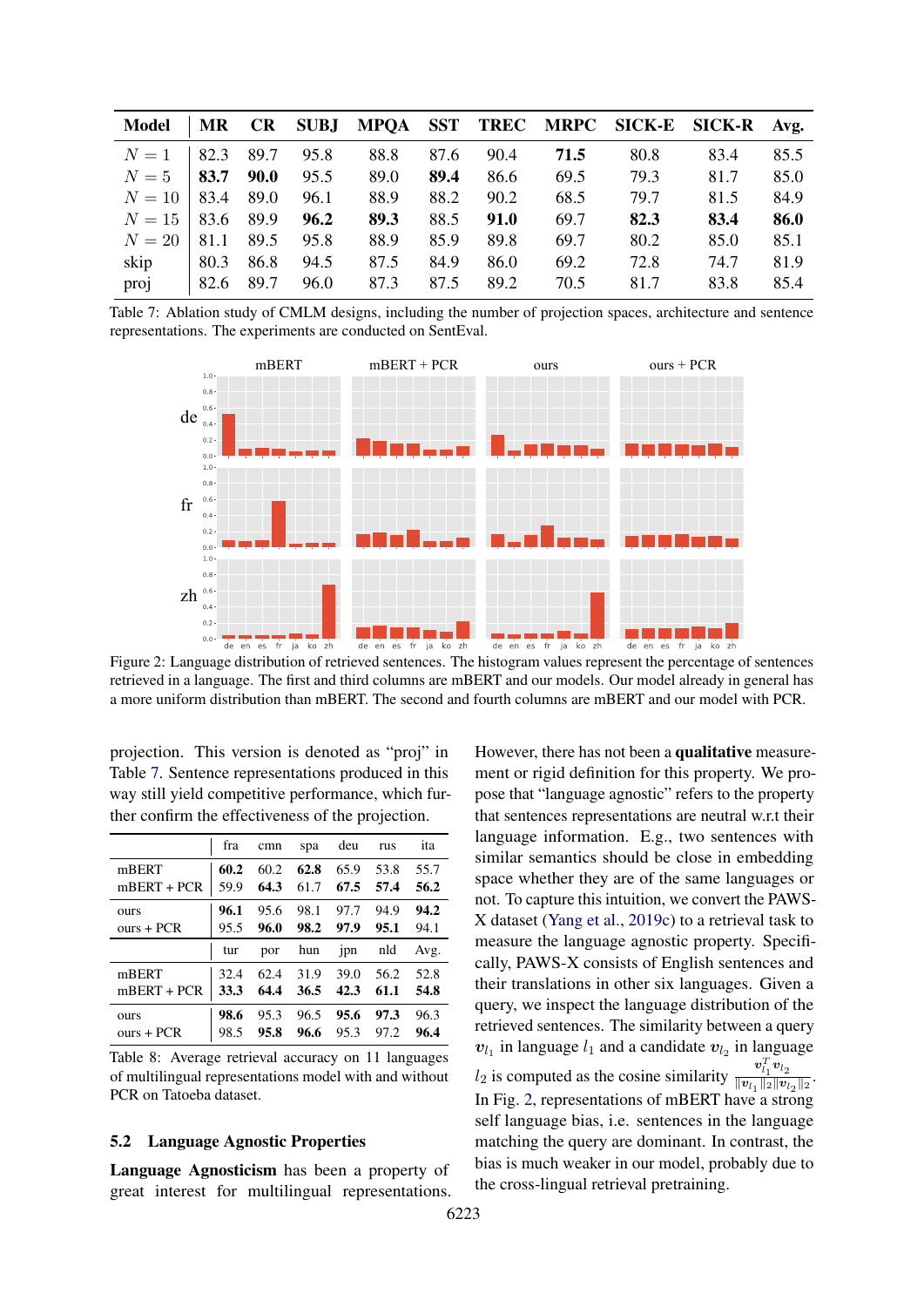<span id="page-8-1"></span>

Figure 3: Visualizations of sentence embeddings of CMLM (first row) and mBERT (second row) in Tatoeba dataset in 2D. The target languages are all English and the source languages are French, German, Russian and Spanish.

We also discover that removing the first principal component of each monolingual space from sentence representations effectively eliminates the self language bias. Given a monolingual space  $M^{l_1} \in \mathbb{R}^{N \times d}$ , where each row of  $M^{l_1}$  is a embedding in language  $l_1$ . For example, in the evaluation on Tatoeba dataset, the monolingual space matrix  $M^{l_1}$  is computed with texts in language  $l_1$  in Tatoeba. The principal component  $c_{l_1}$  is the first right singular vector of  $M^{l_1}$ . Given a representation  $v_{l_1}$  in language  $l_1$ , the projection of  $v_{l_1}$ onto  $c_{l_1}$  is removed:  $\hat{v}_{l_1} = v_{l_1} - \frac{v_{l_1}^T c_{l_1}}{\|v_{l_1}\|_2}$  $\frac{\overline{v_1} \overline{v_1}}{\|\overline{v_1}\|^2}$ . The similarity score between  $v_{l_1}$  and  $v_{l_2}$  for cross-lingual retrieval is computed as:  $\frac{\hat{v}_{i_1}^T \hat{v}_{i_2}}{\|\hat{v}_{i}\| \|\hat{v}_{i}\|}$  $\frac{v_{l_1}v_{l_2}}{\|\hat{\bm{v}}_{l_1}\|_2 \|\hat{\bm{v}}_{l_2}\|_2}$ .

As shown in the second and the fourth column in Fig. [2,](#page-7-1) with principal component removal (PCR), the language distribution of retrieved texts is much more uniform. We also explore PCR on the Tatoeba dataset. Table [8](#page-7-2) shows the retrieval accuracy of multilingual model with and w/o PCR. PCR increases the overall retrieval performance for both models. This suggests the first principal components in each monolingual space primarily encodes language identification information.

We also visualize sentence embeddings on Tatoeba dataset in Fig. [3.](#page-8-1) Our model shows both weak and strong semantic alignment [\(Roy et al.,](#page-10-4) [2020\)](#page-10-4). Representations are close to others with similar semantics regardless of their languages (strong alignment), especially for French and Russian, where representations form several distinct clusters. Also representations from the same language tend to cluster (weak alignment). While representations from mBERT generally exhibit weak alignment.

#### 6 Conclusion

We present a novel sentence representation learning method Conditional Masked Language Modeling (CMLM) for training on large scale unlabeled corpus. CMLM outperforms the previous stateof-the-art English sentence embeddings models, including those trained with (semi-)supervised signals. For multilingual representations, we discover that co-training CMLM with bitext retrieval and cross-lingual NLI finetuning achieves state-of-theart performance. We also find that multilingual representations have the same language bias and principal component removal can eliminate the bias by separating language identity information from semantics.

#### Acknowledgments

We would like to thank our teammates from Descartes, Google Brain and other Google groups for their feedback and suggestions. We also thank anonymous reviewers for their comments. Special thanks goes to Chen Chen and Hongkun Yu for help with TensorFlow model garden, and Arno Eigenwillig for help on releasing models on TensorFlow Hub.

#### References

<span id="page-8-0"></span>Joshua Ainslie, Santiago Ontanon, Chris Alberti, Vaclav Cvicek, Zachary Fisher, Philip Pham, Anirudh Ravula, Sumit Sanghai, Qifan Wang, and Li Yang. 2020. [ETC: Encoding long and structured inputs](https://doi.org/10.18653/v1/2020.emnlp-main.19) [in transformers.](https://doi.org/10.18653/v1/2020.emnlp-main.19) In *Proceedings of the 2020 Conference on Empirical Methods in Natural Language Processing (EMNLP)*, pages 268–284, Online. Association for Computational Linguistics.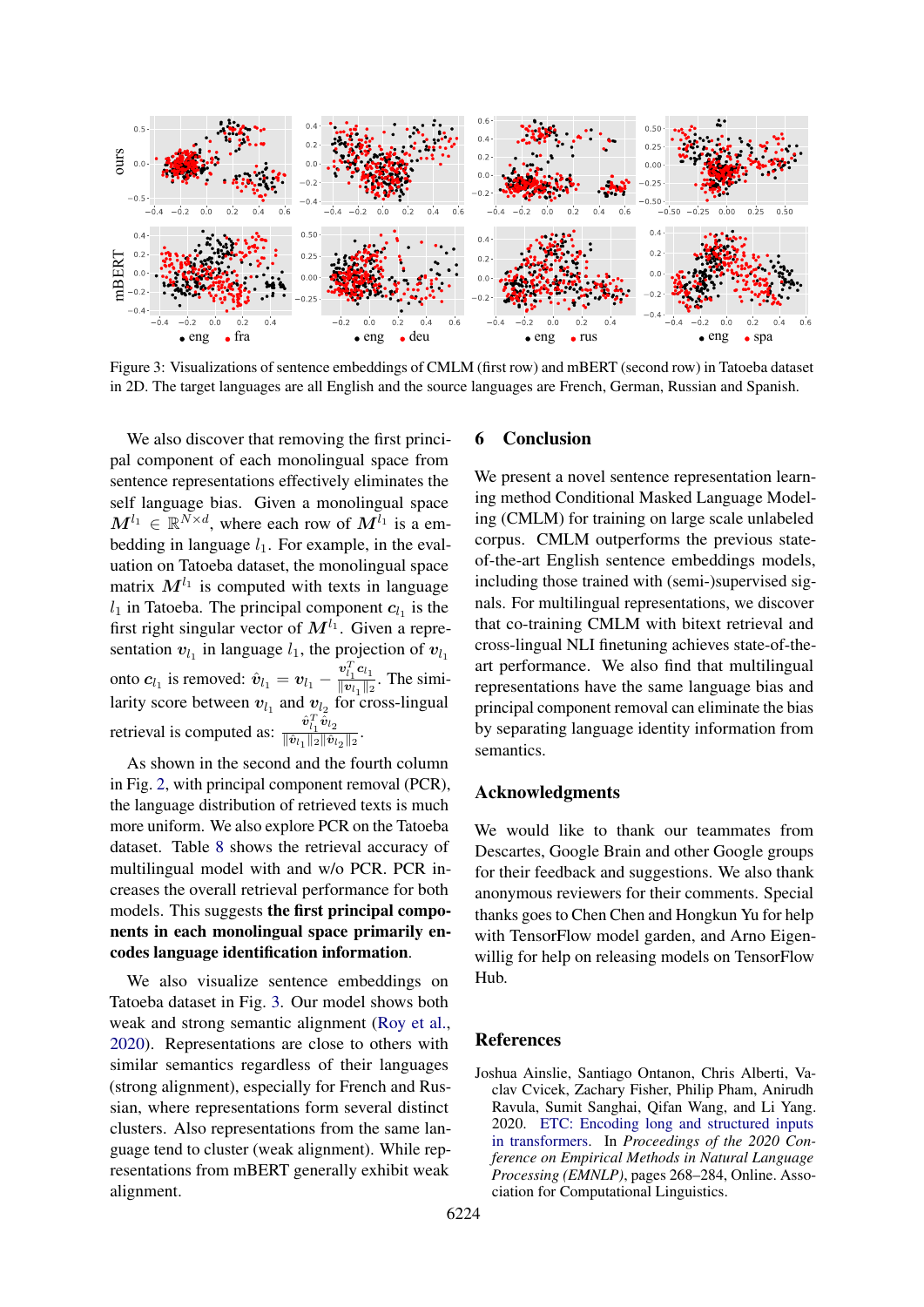- <span id="page-9-16"></span>Mikel Artetxe and Holger Schwenk. 2019. Massively multilingual sentence embeddings for zeroshot cross-lingual transfer and beyond. *Transactions of the Association for Computational Linguistics*, 7:597–610.
- <span id="page-9-3"></span>Daniel Cer, Yinfei Yang, Sheng-yi Kong, Nan Hua, Nicole Limtiaco, Rhomni St John, Noah Constant, Mario Guajardo-Cespedes, Steve Yuan, Chris Tar, et al. 2018. Universal sentence encoder. *arXiv preprint arXiv:1803.11175*.
- <span id="page-9-18"></span>Muthu Chidambaram, Yinfei Yang, Daniel Cer, Steve Yuan, Yunhsuan Sung, Brian Strope, and Ray Kurzweil. 2019. [Learning cross-lingual sentence](https://doi.org/10.18653/v1/W19-4330) [representations via a multi-task dual-encoder model.](https://doi.org/10.18653/v1/W19-4330) In *Proceedings of the 4th Workshop on Representation Learning for NLP (RepL4NLP-2019)*, pages 250–259, Florence, Italy. Association for Computational Linguistics.
- <span id="page-9-0"></span>Alexis Conneau and Douwe Kiela. 2018. Senteval: An evaluation toolkit for universal sentence representations. In *Proceedings of the Eleventh International Conference on Language Resources and Evaluation (LREC 2018)*.
- <span id="page-9-1"></span>Alexis Conneau, Douwe Kiela, Holger Schwenk, Loïc Barrault, and Antoine Bordes. 2017. Supervised learning of universal sentence representations from natural language inference data. In *Proceedings of the 2017 Conference on Empirical Methods in Natural Language Processing*, pages 670–680.
- <span id="page-9-5"></span>Jacob Devlin, Ming-Wei Chang, Kenton Lee, and Kristina Toutanova. 2019. Bert: Pre-training of deep bidirectional transformers for language understanding. In *Proceedings of the 2019 Conference of the North American Chapter of the Association for Computational Linguistics: Human Language Technologies, Volume 1 (Long and Short Papers)*, pages 4171–4186.
- <span id="page-9-19"></span>Akiko Eriguchi, Melvin Johnson, Orhan Firat, Hideto Kazawa, and Wolfgang Macherey. 2018. Zeroshot cross-lingual classification using multilingual neural machine translation. *arXiv preprint arXiv:1809.04686*.
- <span id="page-9-8"></span>Fangxiaoyu Feng, Yinfei Yang, Daniel Cer, Naveen Arivazhagan, and Wei Wang. 2020. Languageagnostic bert sentence embedding. *arXiv preprint arXiv:2007.01852*.
- <span id="page-9-20"></span>Junjie Hu, Sebastian Ruder, Aditya Siddhant, Graham Neubig, Orhan Firat, and Melvin Johnson. 2020. Xtreme: A massively multilingual multi-task benchmark for evaluating cross-lingual generalization. *arXiv preprint arXiv:2003.11080*.
- <span id="page-9-13"></span>Minqing Hu and Bing Liu. 2004. Mining and summarizing customer reviews. In *Proceedings of the tenth ACM SIGKDD international conference on Knowledge discovery and data mining*, pages 168–177.
- <span id="page-9-9"></span>Ryan Kiros, Yukun Zhu, Russ R Salakhutdinov, Richard Zemel, Raquel Urtasun, Antonio Torralba, and Sanja Fidler. 2015. [Skip-thought vectors.](http://papers.nips.cc/paper/5950-skip-thought-vectors.pdf) In C. Cortes, N. D. Lawrence, D. D. Lee, M. Sugiyama, and R. Garnett, editors, *Advances in Neural Information Processing Systems 28*, pages 3294–3302. Curran Associates, Inc.
- <span id="page-9-6"></span>Zhenzhong Lan, Mingda Chen, Sebastian Goodman, Kevin Gimpel, Piyush Sharma, and Radu Soricut. 2020. [Albert: A lite bert for self-supervised learning](https://openreview.net/forum?id=H1eA7AEtvS) [of language representations.](https://openreview.net/forum?id=H1eA7AEtvS) In *International Conference on Learning Representations*.
- <span id="page-9-7"></span>Yinhan Liu, Myle Ott, Naman Goyal, Jingfei Du, Mandar Joshi, Danqi Chen, Omer Levy, Mike Lewis, Luke Zettlemoyer, and Veselin Stoyanov. 2019. Roberta: A robustly optimized bert pretraining approach. *arXiv preprint arXiv:1907.11692*.
- <span id="page-9-2"></span>Lajanugen Logeswaran and Honglak Lee. 2018. An efficient framework for learning sentence representations. In *International Conference on Learning Representations*.
- <span id="page-9-11"></span>Kumar Avinava Dubey Joshua Ainslie Chris Alberti Santiago Ontanon Philip Pham Anirudh Ravula Qifan Wang Li Yang Amr Ahmed Manzil Zaheer, Guru Guruganesh. 2020. Big bird: Transformers for longer sequences. In *Advances in Neural Information Processing Systems*. Curran Associates, Inc.
- <span id="page-9-15"></span>Marco Marelli, Stefano Menini, Marco Baroni, Luisa Bentivogli, Raffaella Bernardi, Roberto Zamparelli, et al. 2014. A sick cure for the evaluation of compositional distributional semantic models. In *LREC*, pages 216–223.
- <span id="page-9-14"></span>Bo Pang and Lillian Lee. 2004. A sentimental education: Sentiment analysis using subjectivity summarization based on minimum cuts. In *Proceedings of the 42nd Annual Meeting of the Association for Computational Linguistics (ACL-04)*, pages 271–278.
- <span id="page-9-12"></span>Bo Pang and Lillian Lee. 2005. Seeing stars: exploiting class relationships for sentiment categorization with respect to rating scales. In *Proceedings of the 43rd Annual Meeting on Association for Computational Linguistics*, pages 115–124.
- <span id="page-9-17"></span>Peter Prettenhofer and Benno Stein. 2010. Crosslanguage text classification using structural correspondence learning. In *Proceedings of the 48th annual meeting of the association for computational linguistics*, pages 1118–1127.
- <span id="page-9-10"></span>Colin Raffel, Noam Shazeer, Adam Roberts, Katherine Lee, Sharan Narang, Michael Matena, Yanqi Zhou, Wei Li, and Peter J. Liu. 2019. [Exploring the limits](http://arxiv.org/abs/1910.10683) [of transfer learning with a unified text-to-text trans](http://arxiv.org/abs/1910.10683)[former.](http://arxiv.org/abs/1910.10683) *arXiv e-prints*.
- <span id="page-9-4"></span>Nils Reimers and Iryna Gurevych. 2019. Sentencebert: Sentence embeddings using siamese bertnetworks. In *Proceedings of the 2019 Conference on Empirical Methods in Natural Language Processing*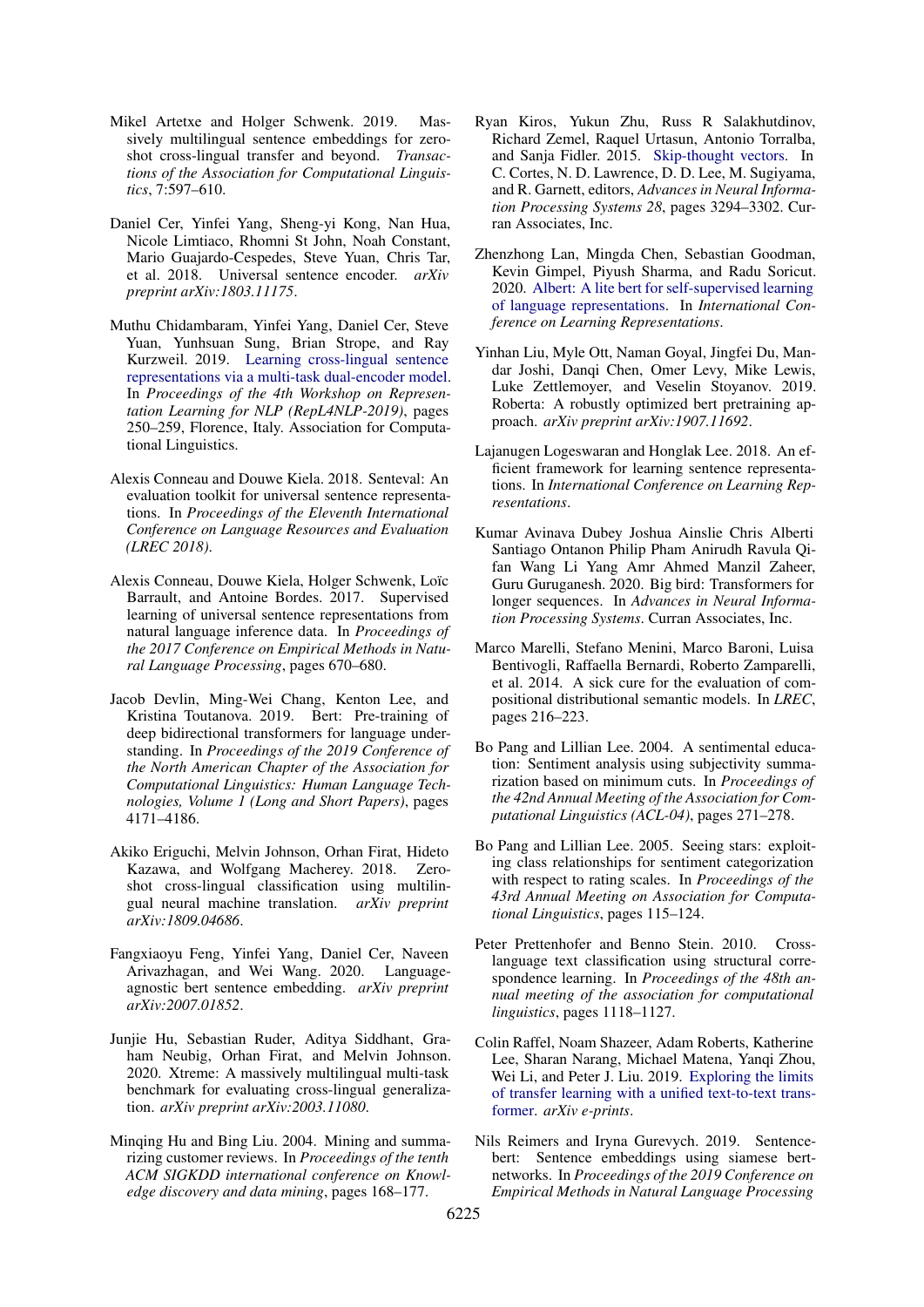*and the 9th International Joint Conference on Natural Language Processing (EMNLP-IJCNLP)*, pages 3973–3983.

- <span id="page-10-3"></span>Nils Reimers and Iryna Gurevych. 2020. [Making](https://doi.org/10.18653/v1/2020.emnlp-main.365) [monolingual sentence embeddings multilingual us](https://doi.org/10.18653/v1/2020.emnlp-main.365)[ing knowledge distillation.](https://doi.org/10.18653/v1/2020.emnlp-main.365) In *Proceedings of the 2020 Conference on Empirical Methods in Natural Language Processing (EMNLP)*, pages 4512–4525, Online. Association for Computational Linguistics.
- <span id="page-10-4"></span>Uma Roy, Noah Constant, Rami Al-Rfou, Aditya Barua, Aaron Phillips, and Yinfei Yang. 2020. Lareqa: Language-agnostic answer retrieval from a multilingual pool. *arXiv preprint arXiv:2004.05484*.
- <span id="page-10-11"></span>Sebastian Ruder, Anders Søgaard, and Ivan Vulić. 2019. [Unsupervised cross-lingual representation](https://doi.org/10.18653/v1/P19-4007) [learning.](https://doi.org/10.18653/v1/P19-4007) In *Proceedings of the 57th Annual Meeting of the Association for Computational Linguistics: Tutorial Abstracts*, pages 31–38, Florence, Italy. Association for Computational Linguistics.
- <span id="page-10-6"></span>Richard Socher, Alex Perelygin, Jean Wu, Jason Chuang, Christopher D Manning, Andrew Y Ng, and Christopher Potts. 2013. Recursive deep models for semantic compositionality over a sentiment treebank. In *Proceedings of the 2013 conference on empirical methods in natural language processing*, pages 1631–1642.
- <span id="page-10-0"></span>Sandeep Subramanian, Adam Trischler, Yoshua Bengio, and Christopher J Pal. 2018. [Learning gen](https://openreview.net/forum?id=B18WgG-CZ)[eral purpose distributed sentence representations via](https://openreview.net/forum?id=B18WgG-CZ) [large scale multi-task learning.](https://openreview.net/forum?id=B18WgG-CZ) In *International Conference on Learning Representations*.
- <span id="page-10-7"></span>Ellen M Voorhees and Dawn M Tice. 2000. Building a question answering test collection. In *Proceedings of the 23rd annual international ACM SIGIR conference on Research and development in information retrieval*, pages 200–207.
- <span id="page-10-10"></span>Adina Williams, Nikita Nangia, and Samuel Bowman. 2018. A broad-coverage challenge corpus for sentence understanding through inference. In *Proceedings of the 2018 Conference of the North American Chapter of the Association for Computational Linguistics: Human Language Technologies, Volume 1 (Long Papers)*, pages 1112–1122.
- <span id="page-10-1"></span>Yinfei Yang, Daniel Cer, Amin Ahmad, Mandy Guo, Jax Law, Noah Constant, Gustavo Hernandez Abrego, Steve Yuan, Chris Tar, Yun-Hsuan Sung, et al. 2019a. Multilingual universal sentence encoder for semantic retrieval. *arXiv preprint arXiv:1907.04307*.
- <span id="page-10-9"></span>Yinfei Yang, Gustavo Hernandez Abrego, Steve Yuan, Mandy Guo, Qinlan Shen, Daniel Cer, Yun-hsuan Sung, Brian Strope, and Ray Kurzweil. 2019b. [Im](https://doi.org/10.24963/ijcai.2019/746)[proving multilingual sentence embedding using bi](https://doi.org/10.24963/ijcai.2019/746)[directional dual encoder with additive margin soft](https://doi.org/10.24963/ijcai.2019/746)[max.](https://doi.org/10.24963/ijcai.2019/746) In *Proceedings of the Twenty-Eighth International Joint Conference on Artificial Intelligence, IJCAI-19*, pages 5370–5378. International

Joint Conferences on Artificial Intelligence Organization.

- <span id="page-10-12"></span>Yinfei Yang, Yuan Zhang, Chris Tar, and Jason Baldridge. 2019c. Paws-x: A cross-lingual adversarial dataset for paraphrase identification. In *Proceedings of the 2019 Conference on Empirical Methods in Natural Language Processing and the 9th International Joint Conference on Natural Language Processing (EMNLP-IJCNLP)*, pages 3678–3683.
- <span id="page-10-8"></span>Zhilin Yang, Zihang Dai, Yiming Yang, Jaime Carbonell, Russ R Salakhutdinov, and Quoc V Le. 2019d. Xlnet: Generalized autoregressive pretraining for language understanding. *Advances in Neural Information Processing Systems*, 32:5753–5763.
- <span id="page-10-2"></span>Ziyi Yang, Chenguang Zhu, and Weizhu Chen. 2019e. Parameter-free sentence embedding via orthogonal basis. In *Proceedings of the 2019 Conference on Empirical Methods in Natural Language Processing and the 9th International Joint Conference on Natural Language Processing (EMNLP-IJCNLP)*, pages 638–648.
- <span id="page-10-5"></span>Yang You, Jing Li, Sashank Reddi, Jonathan Hseu, Sanjiv Kumar, Srinadh Bhojanapalli, Xiaodan Song, James Demmel, Kurt Keutzer, and Cho-Jui Hsieh. 2020. [Large batch optimization for deep learning:](https://openreview.net/forum?id=Syx4wnEtvH) [Training bert in 76 minutes.](https://openreview.net/forum?id=Syx4wnEtvH) In *International Conference on Learning Representations*.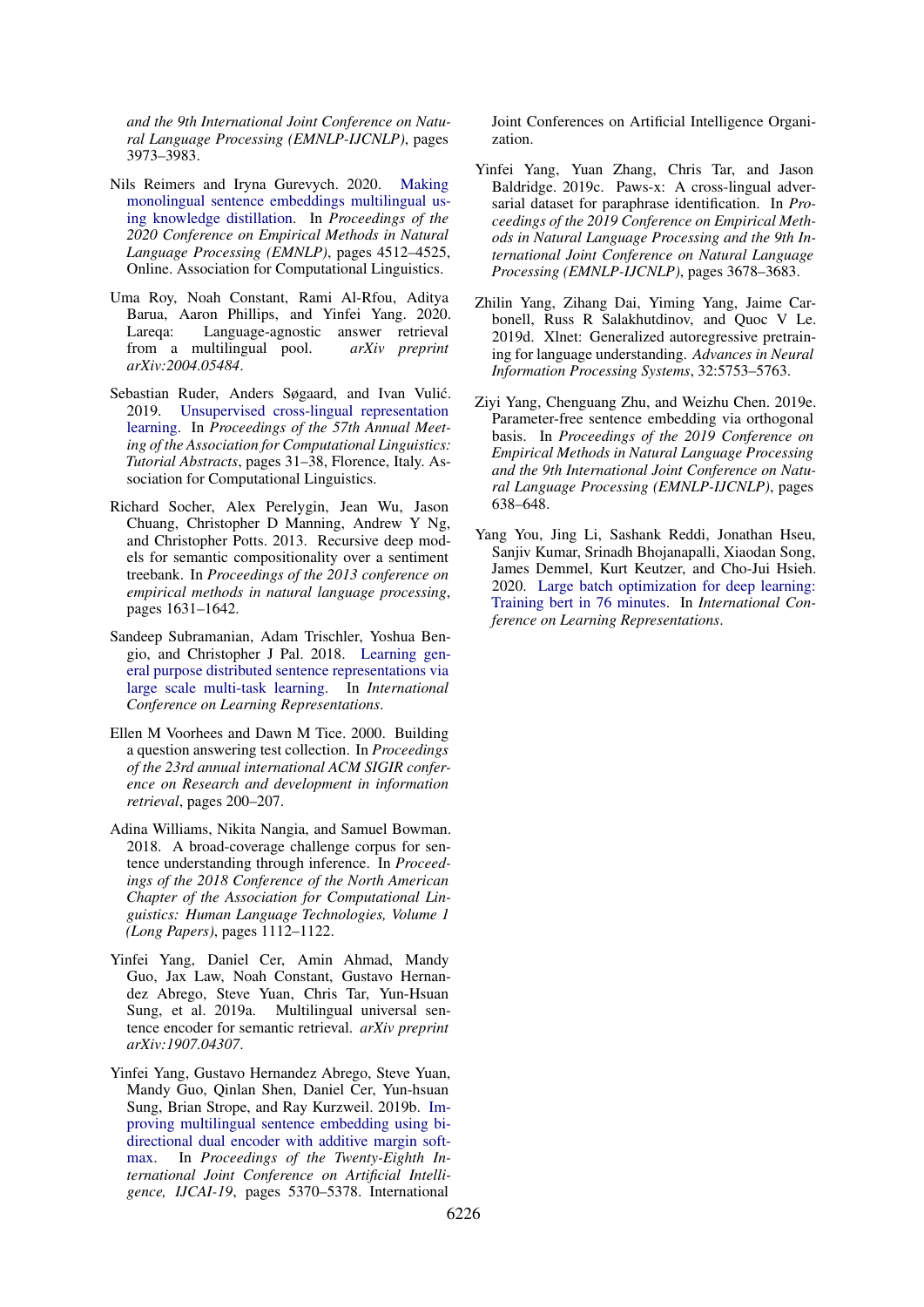# A Methods for Representations

We evaluate different representations method in Transformer-base models, including CMLM and BERT base (using the model on official Tensorflow Hub). The experiments are conducted on SentEval. Results in Table [9](#page-12-0) show that MEAN representation exhibit better performance than CLS and MAX representations.

# B Experiments with different Masking ratios

We test with different masking ratios in CMLM training data. Specifically, We tried masking 40, 60, 80 and 100 tokens of 256 tokens in the CMLM data. Performance of obtained models on SentEval are presented in Appendix [B.](#page-12-1)

# C Training Configurations and Implementation Details

Projection  $P$  in the CMLM modeling. Let h denote the dimension of the input sentence vector (e.g.  $h = 768$  in BERT base;  $h = 1024$  in BERT large). Let  $FC(h_1, h_2, n)$  denote a fully connected layer with input dimension  $h_1$ , output dimension  $h_2$  and nonlinearity function n. The three layers are  $FC(h, 2 \times h, \text{ReLU})$ ,  $FC(2 \times h, 2 \times h, \text{ReLU})$ ,  $FC(2 \times h, h, \text{None})$ . We tried projections without intermediate layers and observed a drop in training LM accuracy. Adding more layers doesn't improve the MLM accuracy or downstream tasks performance. Using  $2 \times h$  is empirically chosen based on preliminary experiments. Other hidden sizes are also explored.

Configurations for multilingual representations learning. In general, larger batch sizes improve performance until we reach 2048, since each example will see more "mismatched" examples. After 2048, we do not see obvious improvements in performance from increasing batch size. We'll add detailed results on this in the final version. The training steps for different stages are decided on a validation set.

Training Data and infrastructure. English pretraining takes 5 days on 64 TPUs using 1TB of data from Common Crawl dumps 2020-1, 2020- 05, 2020-10. More data could be beneficial, but would increase training time.

# D Reliability of XEVAL

In this section, we want to discuss the reliability of XEVAL. XEVAL contains sentence-level data and we expect its translation not to be too challenging. Inspection by in-house bilingual speakers also confirms the high quality of translation. Human translation is always preferred but we are limited by budget and annotator resources (especially for low-resource languages).

# E CMLM's Comparison with Next Sentence Prediction (NSP) and Potential Limitations.

We tried MLM (CC) with and w/o NSP and it does not make much difference on SentEval. Training NSP accuracy quickly converge to 95%, indicating that NSP is not a challenging task.

Sentence embedding methods like CMLM can be less effective for sequence labeling (e.g., NER) and natural language generation (NLG) and question answering (Q&A).

# F Performance Variances

We provide the performance variances of CMLM base and CMLM large on SentEval dataset in Table [11.](#page-12-2)